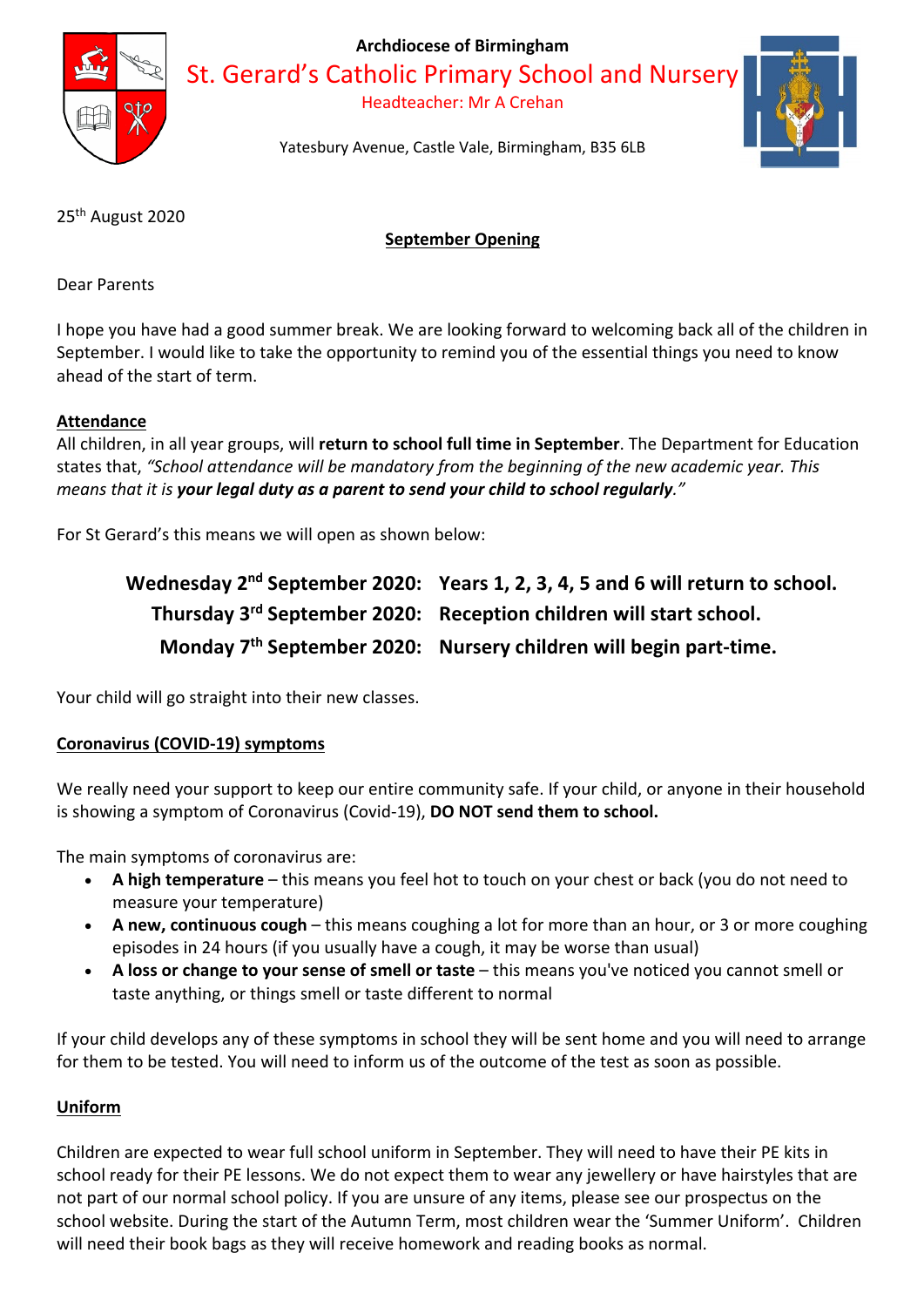

#### **Archdiocese of Birmingham**

St. Gerard's Catholic Primary School and Nursery

Headteacher: Mr A Crehan

Yatesbury Avenue, Castle Vale, Birmingham, B35 6LB



## **Drop off & Collection**

**Drop off will be between 8.40am – 9.00am**. At 8.40am all gates on our site will be open and a member of staff will be on duty. **You can drop your child off at any gate** and they will **make their own way** into the classrooms. There will be lots of adults to direct the children and teachers will be waiting for them in class with a morning task. **In the mornings, parents will not be allowed on site,** and in order to avoid congestion, **the staff on gates will not be taking messages**. If you need to pass anything urgently on to the teacher you will need to call the office or email us the night before.

For Reception children's transition days on Thursday 3<sup>rd</sup> and Friday 4<sup>th</sup> September, parents can bring their child through the 'visitor's gates' on Renfrew Square, where a member of staff will be there to greet you.

**Collection times** will be staggered to reduce congestion. We will allow parents to congregate, at a social distance, on the main playground. **Only one adult per family will be allowed to come onto the school site**. We will mark an area for you and ask that you do not come close to the doors. Teachers will dismiss children from specific exits which will be labelled. **The children will come to you.** The table below shows where they will be dismissed from to help you decide where to wait. Please aim to collect your children at these times. Do not come too early or late as this will cause unnecessary congestion.

| <b>Year Group</b> | Time   | <b>Exit Location</b>                       |
|-------------------|--------|--------------------------------------------|
| Nursery           | 3.00pm | Nursery main entrance                      |
| Reception         | 3.05pm | <b>Reception Playground (Yellow Gates)</b> |
| Year 1            | 3.05pm | Exit A (KS2 doors)                         |
| Year 2            | 3.05pm | Exit C (KS1 doors)                         |
| Year <sub>3</sub> | 3.10pm | Exit B (Main entrance)                     |
| Year 4            | 3.10pm | Exit A (KS2 Doors)                         |
| Year 5            | 3.15pm | Exit A (KS2 Doors)                         |
| Year 6            | 3.15pm | Exit B (Main Entrance)                     |